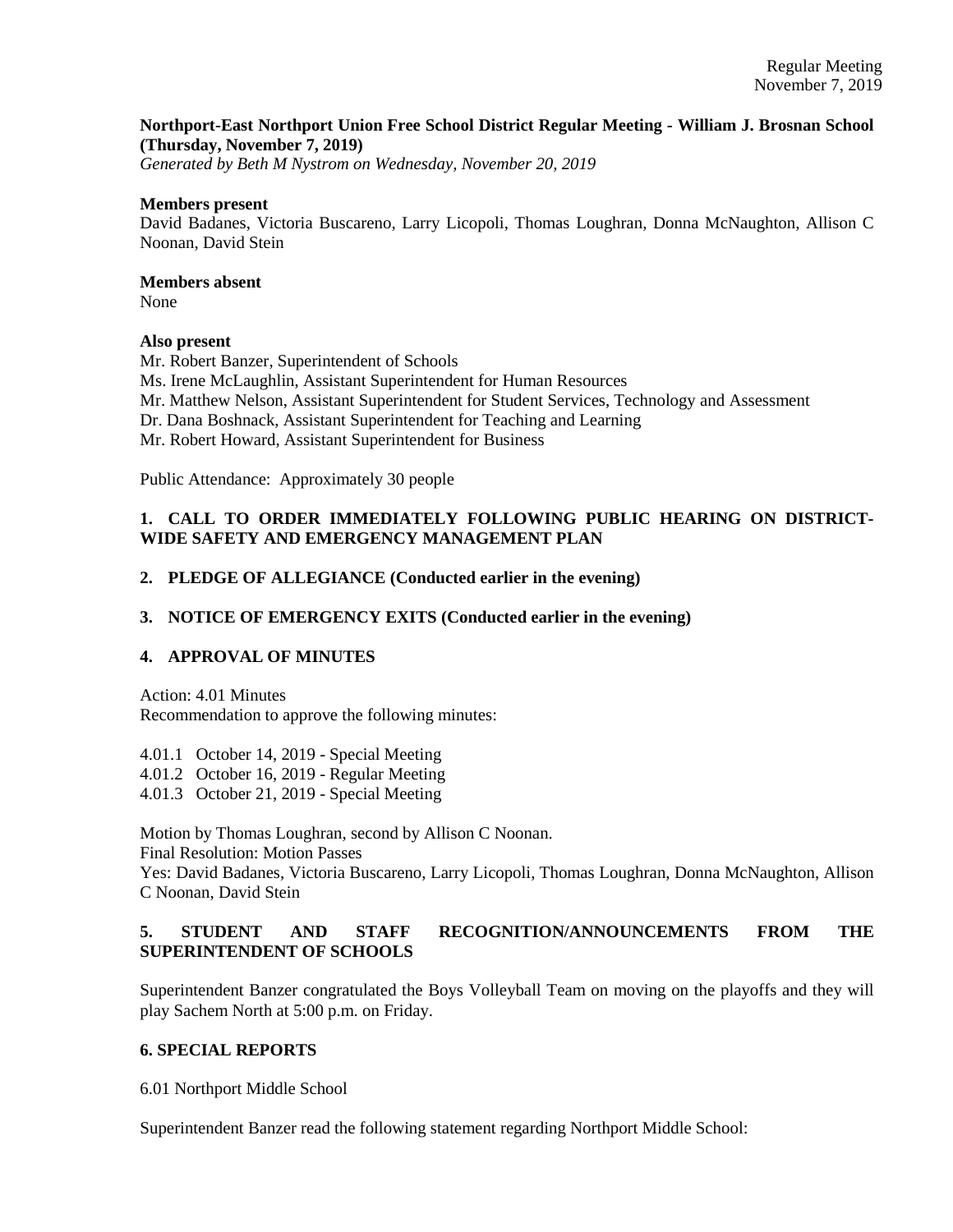I want to thank everyone for being here tonight as the Board of Education will discuss and act upon my recommendations regarding NMS*.* 

Since 2017, we have made major capital & personnel improvements to the school that have corrected issues found in a 65-year-old building --as well as conducted environmental testing and engaged experts from the Department of Health, the Occupational and Environmental Medicine Center of Long Island, and the Pediatric Environmental Health Specialty Unit at the Icahn School of Medicine. From their professional assessments- including an assessment from the Health and Safety Team from New York State United Teachers (NYSUT) - all indicated that the Middle School is safe for school occupancy. Without the assurances of these professionals we would not have occupied the school building.

The District and the Board of Education have heard varying opinions from members of the community about how we have addressed this issue. While many say that we have met the standard -and beyond- in responding to a very difficult and complicated situation, we are hearing from other members of our community that more needs to be done… and we are listening. We understand how unsettling issues surrounding environmental matters are to a community. Our commitment to respond in a thorough, responsible manner remains.

In a few moments a resolution will be brought forward that will call for the creation of a subcommittee to the Board of Education to set parameters for soil testing and conduct a comprehensive review of all district assessments and information related to Northport Middle School.

But before we get to that, I think there is another, perhaps more important goal of the subcommittee: to provide a venue from which to create meaningful, civil, productive dialogue that brings different points of view together to build consensus around this issue. Tonight we have an opportunity, an opportunity to begin to heal the school community rather than to further divide it. I am optimistic that collectively we can achieve this.

Action, Presentations: 6.01 Northport Middle School

Recommendation to take action on the Superintendent's recommendations and to approve the following resolution:

"WHEREAS the Board of Education, based on the Superintendent's recommendation, approves engaging an environmental consultant to conduct soil testing at Northport Middle School; and

 WHEREAS the Board of Education establishes a subcommittee of the Board, in accordance with Board Policy, not to exceed ten stakeholders including Board Trustees, parents, district staff, and professional experts, and on an as needed basis, invite other experts for input, feedback and recommendations; and

 WHEREAS the Board of Education's direction to the subcommittee is to collaborate and produce a comprehensive analysis and report to the Board of Education that merges the results and findings of the soil testing study with current district assessment studies and information;

WHEREAS the Board of Education's anticipated time frame for the work of the subcommittee is:

December 12th Meeting of the Board of Education: Recommendations to the Board of Education on experts and consultant(s) to conduct testing and provide expert analysis and set soil testing parameters and guidance.

December - January: Soil testing to be conducted.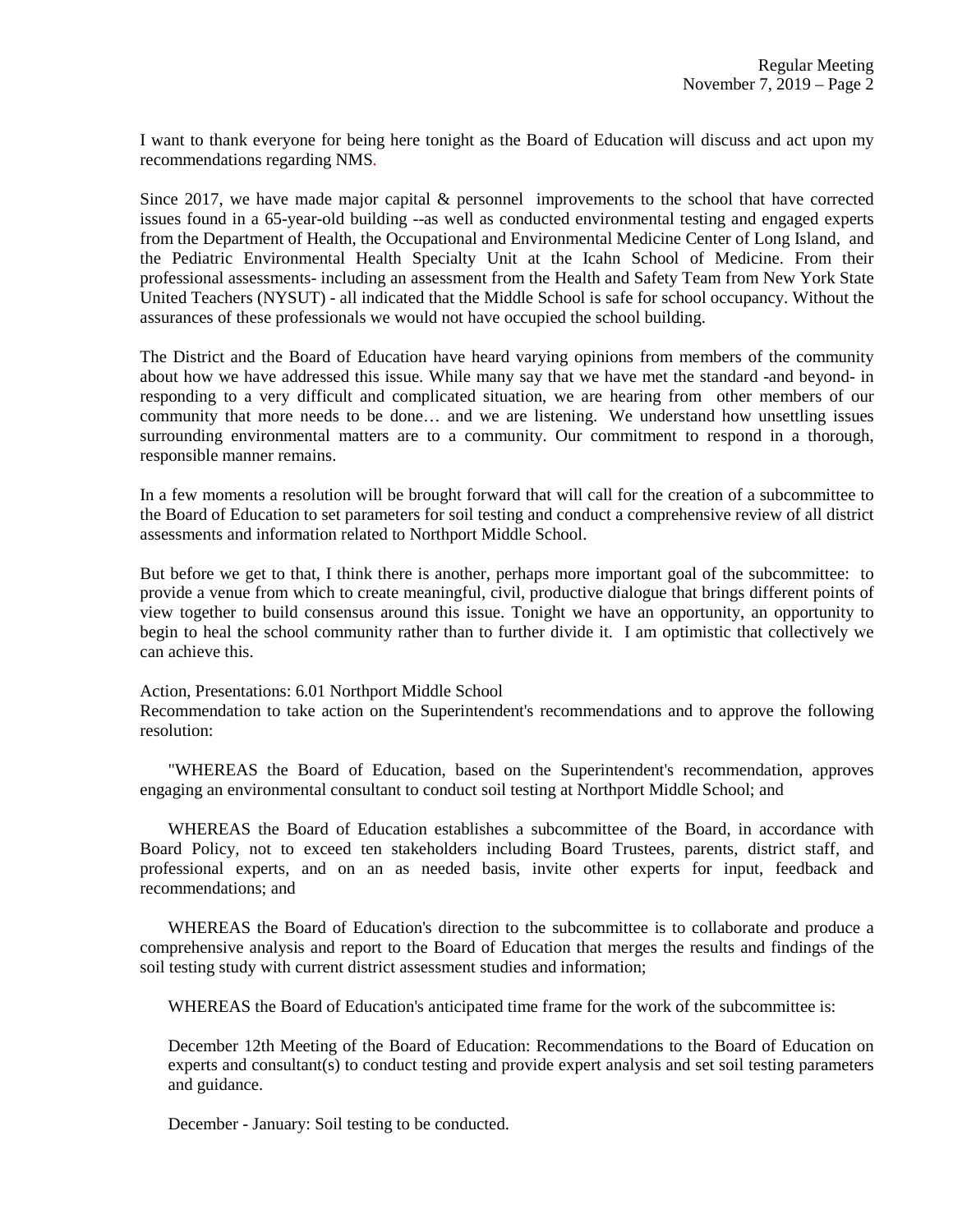January - February: Results assessed and evaluated

March: Final report and recommendations to the Board of Education

 THEREFORE, HEREBY, BE IT RESOLVED, that the Board of Education approves the establishment of a Board subcommittee for the purposes of advising the Board in accordance to the stated provisions as noted"

Motion by David Stein, second by Allison C Noonan. Final Resolution: Motion Passes Yes: David Badanes, Victoria Buscareno, Larry Licopoli, Thomas Loughran, Donna McNaughton, Allison C Noonan, David Stein

The Board fully supported the resolution and stated that it's important that the committee is formed and information is provided in a reader friendly way regarding Northport Middle School, and to also bring the community together instead of further dividing it.

| Name                                 | Comment                                                                                                                                                                                                                                                                                                                                                                                                                                                                                                     |
|--------------------------------------|-------------------------------------------------------------------------------------------------------------------------------------------------------------------------------------------------------------------------------------------------------------------------------------------------------------------------------------------------------------------------------------------------------------------------------------------------------------------------------------------------------------|
| Joseph Sabia<br>Resident             | Thanked the Superintendent and the Board for all their hard work and stated that<br>the school board did the right thing and all the professionals said the school was<br>safe.                                                                                                                                                                                                                                                                                                                             |
| Fred DeNisco<br>Resident             | Thanked the Board and Mr. Banzer for their school leadership and stated they are<br>looking for transparency and a plan.                                                                                                                                                                                                                                                                                                                                                                                    |
| John Kobel<br><b>Retired Teacher</b> | Stated that deep soil testing needs to be done around the entire building as well as<br>the fields, water testing needs to be done as parents have hydrological surveys<br>showing contaminated water from the VA in the direction of the school.                                                                                                                                                                                                                                                           |
| Jennifer Chambers<br>Parent          | Stated that she only learned of the issues a few weeks ago and has been<br>researching reading Facebook posts, information on the district's website,<br>speaking to parents, a pediatrician and the Superintendent. She moved to the<br>community because of the schools. Ms. Chambers stated that a board members<br>post on Facebook was a us vs. them mentality and stated this damaging tone and<br>hostility needs to be removed and we need to get to the bottom of this issue with<br>transparency. |
| <b>Timothy Heck</b><br>Resident      | Stated that everyone cares about the kids in the community. The demographic<br>study from 2014 showed the schools at barely a 50% capacity. Mr. Heck asked<br>what action the Board has taken from that study and stated that Northport Middle<br>School should be closed and move students to another building.                                                                                                                                                                                            |
| Phyllis Clements<br>Resident         | Stated that its frustrating that this issue has been going on for years and the Board<br>is trying to deal with this problem. Ms. Clements said the finger should be<br>pointed at LIPA for all the toxicity that has been going on in this community.                                                                                                                                                                                                                                                      |
| Lawrence Beck<br>Former resident     | Stated that he is in support of the soil testing and asked if the Board has any<br>handle on the health or rate of cancer of Northport Middle School graduates. In<br>2009 1 in 100,000 were diagnosed with testicular cancer and two former students<br>were diagnosed with it.                                                                                                                                                                                                                            |
| Chris McArdle                        | Thanked the Board and stated that there are people on the other side of the                                                                                                                                                                                                                                                                                                                                                                                                                                 |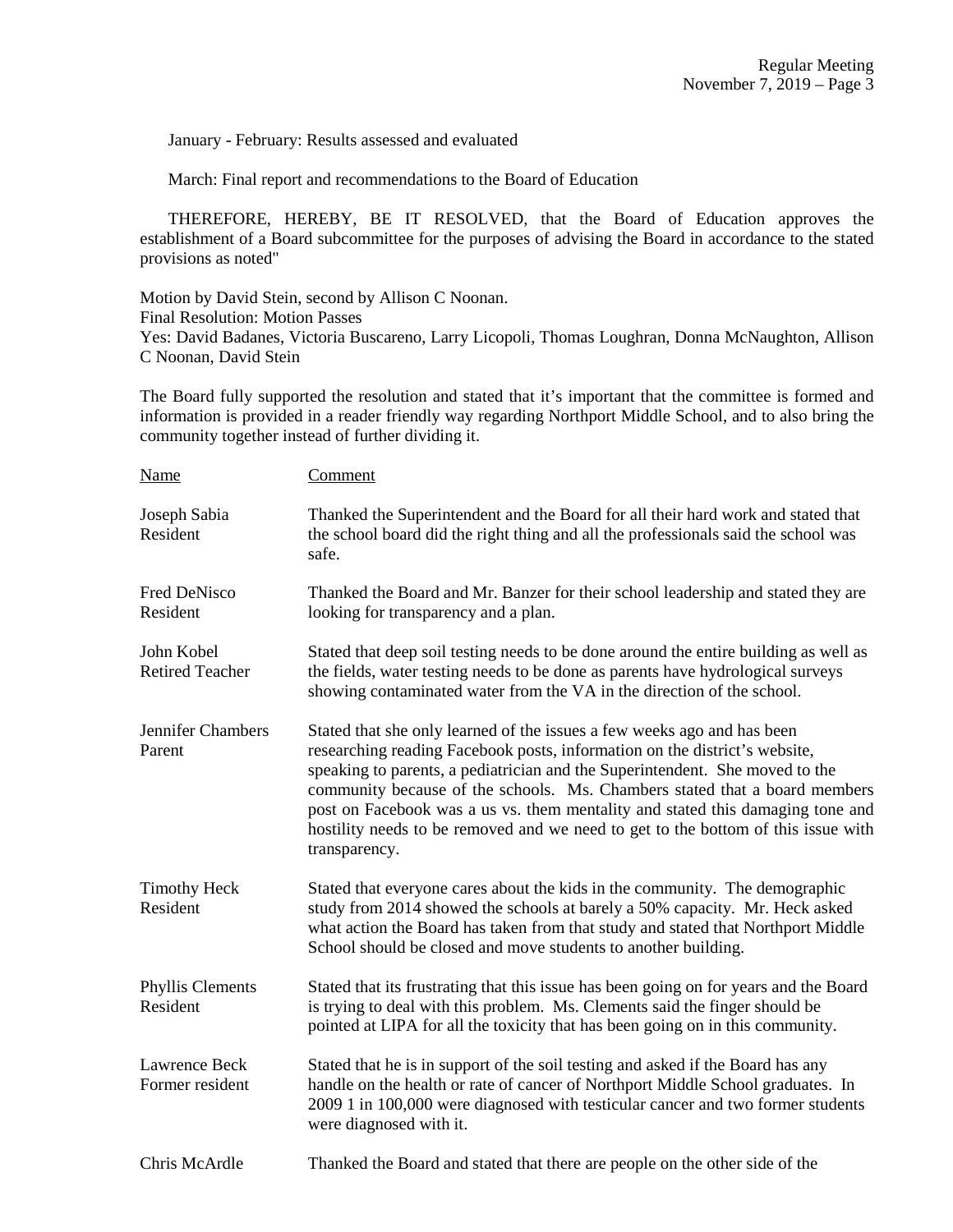| Resident                             | argument that support what the Board is doing. Mr. McArdle stated that JC<br>Broderick is one of the most reputable companies on long island. Mr. McArdle<br>appreciated the way the district is communicating about the issue.                                                                                                                                                                                                                                                                                                                                                         |
|--------------------------------------|-----------------------------------------------------------------------------------------------------------------------------------------------------------------------------------------------------------------------------------------------------------------------------------------------------------------------------------------------------------------------------------------------------------------------------------------------------------------------------------------------------------------------------------------------------------------------------------------|
| Lauren Handler<br>Parent             | Stated that she is interested in getting to the source of the problem and is asking<br>the District to no longer use the services of JC Broderick. A comprehensive<br>review of all testing, thorough look at chlordane testing, building VOC testing in<br>every area of the school, subslab testing, new chlordane testing, cesspools tested<br>for heavy metals all needs to be performed. The committee should be convened<br>and testing completed within 45 days. If the request cannot be met she is asking<br>that the Superintendent and Board members consider stepping down. |
| Denise Schwartz                      | Stated that she finds it insulting that intelligent parents cannot understand the                                                                                                                                                                                                                                                                                                                                                                                                                                                                                                       |
| Parent                               | reports on the website about testing done at Northport Middle School. Ms.<br>Schwartz stated that historically K-wing students have been sick and a student<br>recently passed out. She questioned the ability of anyone on the Board who says<br>the building is safe.                                                                                                                                                                                                                                                                                                                 |
| Michele Pettignano-Coggins<br>Parent | Stated that the goal here is to know exactly what is going on and get more<br>informed and get a better understanding of the testing done at Northport<br>Middle School. The concern is that we want to make sure kids will be in<br>an environment that is safe.                                                                                                                                                                                                                                                                                                                       |
| Lou Mastropietro<br>Resident         | Suggested that the Board consult an expert on when the best time to do the testing<br>is and urged the Board to retest the air as well. Mr. Mastropietro stated that the<br>half-life of chlordane runs 30-50 years and suggested that other schools be tested<br>as well.                                                                                                                                                                                                                                                                                                              |
| Patricia Campoli<br>Resident         | Asked about the buses being parked at Northport Middle School and requested<br>that they be moved off premises as well as the gas tank.                                                                                                                                                                                                                                                                                                                                                                                                                                                 |
| Nicole Mason<br>Resident             | Stated that she went to Northport Middle School and Northport High School and<br>her most vivid memory is walking out and her mom picking her up with a towel to<br>her face from a nosebleed. Ms. Mason stated there is mold, asbestos and toxic<br>fumes and respectfully asked how we are supposed to have confidence that things<br>are fixed.                                                                                                                                                                                                                                      |
| <b>Bill Blaney</b><br>Parent         | Stated that he has two children in the middle school and wants to make sure this<br>issue is resolved.                                                                                                                                                                                                                                                                                                                                                                                                                                                                                  |
| Michael Figueroa<br>Parent           | Stated that he has one child in NMS now, two will be going, and he is an EMT for<br>the NYC FD. He stated that when kids are complaining of a headache the nurses<br>just take their temperature and that the district needs better trained medical staff.<br>Mr. Figueroa also stated that more testing needs to be done now and later.                                                                                                                                                                                                                                                |
| Janine Livote<br>Parent              | Stated that she walked into NMS for the safe trick or treating and had to leave<br>because her asthma acted up. Ms. Livote asked who was hired as a third party to<br>do the testing.                                                                                                                                                                                                                                                                                                                                                                                                   |
| Lily Handler<br>Student              | Stated she has friends that attend Ocean Avenue and friends who attend Northport<br>Middle School and they want to know why this is happening to them, and she<br>doesn't want to attend a school like that.                                                                                                                                                                                                                                                                                                                                                                            |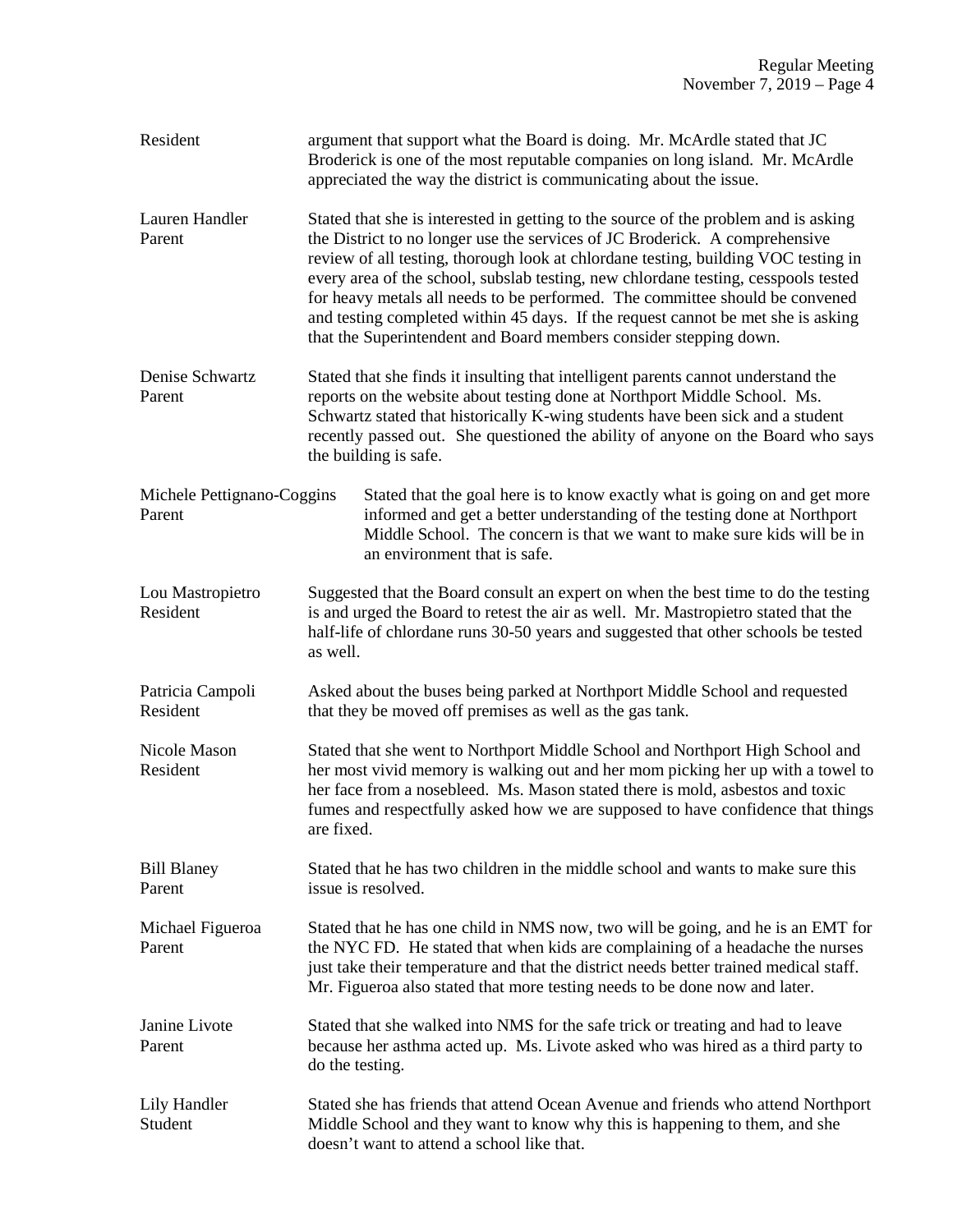| Meghan Loyer<br>Parent          | Asked if the Board could amend the resolution to do air and water testing, stated<br>that proper training needs to be given to nurses, and asked if the District is looking<br>into moving the buses.                                                                                                                                                                                                                                              |
|---------------------------------|----------------------------------------------------------------------------------------------------------------------------------------------------------------------------------------------------------------------------------------------------------------------------------------------------------------------------------------------------------------------------------------------------------------------------------------------------|
| Tammie Topel<br>Parent          | Asked about the process for selecting the subcommittee. Stated that she<br>advocated for testing two years ago. Asked for a comparative analysis of the two<br>middle schools to look at absenteeism and visits to nurse for the last five years.                                                                                                                                                                                                  |
| Rob Ingraham<br>Resident        | Stated that the Board is doing a disservice by not responding to questions. Mr.<br>Ingraham stated that he is a proud graduate of Northport Middle School and there<br>are many thousands of Northport kids who passed through and the school was<br>safe. Mr. Ingraham stated he has great faith and confidence in the Superintendent,<br>the Board and Principal Hoss that they make the right decisions to safeguard all<br>students and staff. |
| <b>Bethany Watts</b><br>Parent  | Read a letter from a former administrator regarding L wing and chlordane at<br>Northport Middle School. Stated that results from JC Broderick should be on<br>website for VOCs, and that they should not be on this committee for soil testing.<br>Asked about the 40,000 gallon diesel tanks on NMS property. Requested all the<br>testing get done in 45 days or every member of Board and Administration should<br>resign.                      |
| Michael Marcantonio<br>Resident | Asked the Board to consider appointing someone independent to appoint the<br>consultant. Stated he read the study that Broderick put out and the report applied<br>the wrong standard, they applied the industrial standard. Mr. Marcantonio stated<br>that air should be tested in the winter.                                                                                                                                                    |
| Jeanine Herman<br>Parent        | Stated that she is concerned about the social emotional piece and what is being<br>translated to our kids and how we are addressing that. Ms. Herman implored the<br>Board to get to the bottom of this. Asked what the training is for the nurses in the<br>schools and on those specific complaints. Would like for everyone to have<br>feedback from the committee's recommended policy and course of action.                                   |
| Gina Hagedorn<br>Parent         | Thanked Mr. Banzer for the many conversations but stated that she doesn't know<br>if the soil testing will make her feel any better.                                                                                                                                                                                                                                                                                                               |
| Jamie Marcantonio<br>Resident   | Stated that she didn't know until today that Northport Middle School had two<br>40,000 gallon fuel tanks on the property and how are we saying it is ok to house a<br>fuel station where our kids go to school. This is completely unacceptable and<br>should be stopped immediately.                                                                                                                                                              |
| Jayleen Vitrone<br>Resident     | Stated that she attended Northport Middle School and that kids are now scared to<br>attend the school. Stated she was in a room with an awful smell and had<br>headaches and her brother is sick. Something needs to be done.                                                                                                                                                                                                                      |

President Badanes stated that Trustees Buscareno, Licopoli and Loughran will serve on the committee.

At 9:55 p.m. the Board took a 5 minute break.

The Board reconvened in public session at 10:06 p.m.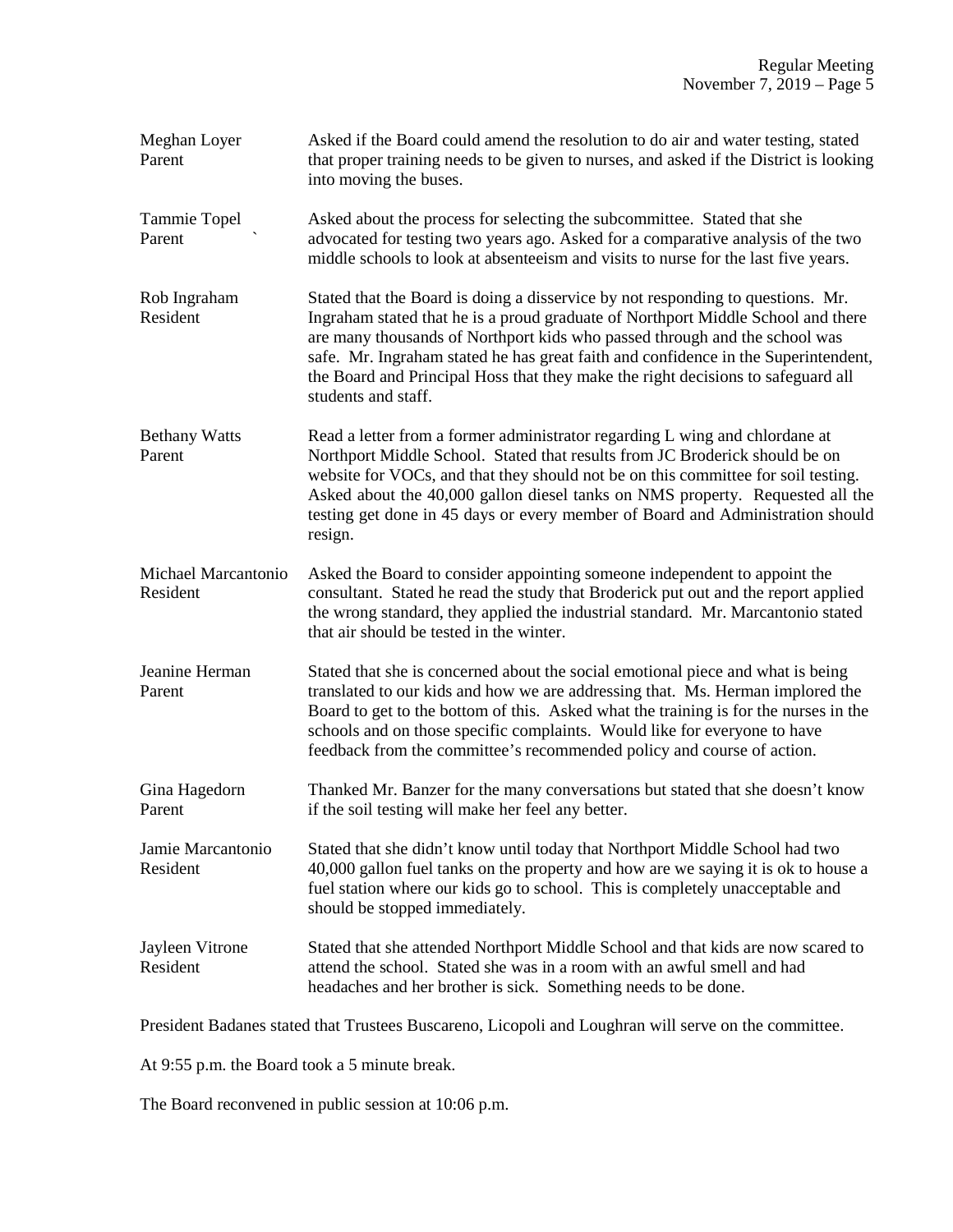**7. COMMUNICATIONS** - Please Note: This is the opportunity for persons who had written letters to the Board to speak to the Board regarding the issues raised in their communications. Speakers are asked to keep their comments brief, and to speak no longer than 5 minutes.

There were no communications requiring Board action.

**8. PUBLIC COMMENT/PARTICIPATION** - Please Note: Community members are invited to share their questions, comments, or concerns with the School Board. When speaking, citizens should state their name and address for the record and limit their presentation to 5 minutes. Where possible, the Board will answer factual questions immediately. A written response may be provided when information is not available. If a response would involve discussion of Board Policy or decisions which might be of interest to citizens not present at the meeting, the Board may place the item on a future meeting agenda.

Joseph Centamore Read a statement to the Board regarding the request that non-immunized students Michelle Centamore be allowed to attend extracurricular activities. The current conundrum in Parents Northport is that this is one of the largest school district affected by the new immunization law. Many of us feel that while there has been some very sincere actions, now they feel that they don't matter anymore. The ConnectEd call about the robber was not sent to the home school students. Their children have attended school for over a decade and have never been a threat to anyone in the community. When you don't take action, you condone it. Asked what is the Board going to do in terms of advocacy.

## **9. SUPERINTENDENT'S REPORT, GENERAL - FOR BOARD ACTION**

Action: 9.01 Personnel Actions Report Recommendation to approve the attached Personnel Actions Report.

Motion by Thomas Loughran, second by Victoria Buscareno. Final Resolution: Motion Passes Yes: David Badanes, Victoria Buscareno, Larry Licopoli, Thomas Loughran, Donna McNaughton, Allison C Noonan, David Stein

Action: 9.02 Schedule J - Committee on Special Education Recommendation to approve Schedule J - Committee on Special Education

Motion by Thomas Loughran, second by Victoria Buscareno. Final Resolution: Motion Passes Yes: David Badanes, Victoria Buscareno, Larry Licopoli, Thomas Loughran, Donna McNaughton, Allison C Noonan, David Stein

Action: 9.03 Overnight/Foreign Travel with Students Recommendation to approve the following Overnight Travel/Foreign Travel with Students:

9.03.1 Gettysburg, PA - May 20, 2020 - May 21, 2020 - FAS 5th Grade

9.03.2 Iceland - June 27, 2020 - July 4, 2020 - NHS Earth Science

9.03.3 Hither Hills State Park, NY - November 23 - November 24, 2019 - Wilderness Club

Motion by Thomas Loughran, second by Victoria Buscareno.

Final Resolution: Motion Passes

Yes: David Badanes, Victoria Buscareno, Larry Licopoli, Thomas Loughran, Donna McNaughton, Allison C Noonan, David Stein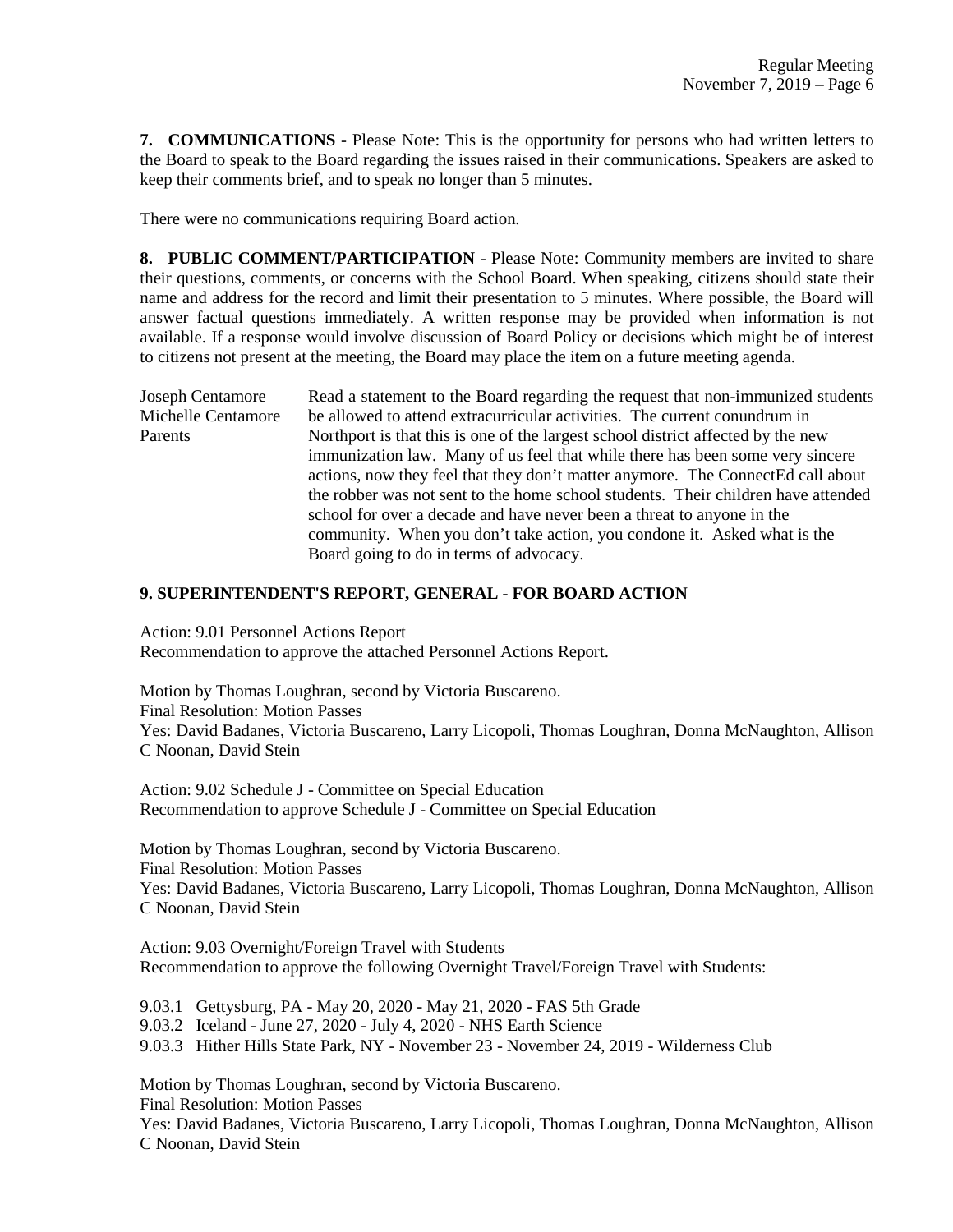Action: 9.04 Future Study Community Advisory Committee Recommendation to appoint the following community members to the Future Study Community Advisory Committee:

Sara Abbass, Robert Ansell, Lori Beekman, Amanda Beisler, Allison Beyersdorf, Dana Boshnack, Joseph Centamore, Chase Cetta, Phyllis Clements, James Connor, Lynn Cromeyn, Stephanie Cusack, Armand D'Accordo, Paul Darrigo, Lisa DeNisco, Robert Dennis, Gabrielle DeYoung, Brian Dolan, Dan Drance, Rosanne Fischer, J. Ronald Gaudreault, Gina Hagedorn, Lauren Hale, Douglas Hedger, Andrea Heller, Moriah Heuer, Robert Holden, Jacqueline Kleinman, Deborah Larsen, Jim Maloney, Irene McLaughlin, Wendy Meyer, Kristen Ng, Nora Nolan, John Pizzarelli, Andrew Rapiejko, Frances Roberts, Jim Ruck, Jody Schlanger, Joseph Schramm, Kathryn Sheridan, Mercy Smith, Carol Taylor, Dominic Varrialle, Eugenia Villa-Cuesta, Denise Zagari

Motion by Thomas Loughran, second by Victoria Buscareno. Final Resolution: Motion Passes Yes: David Badanes, Victoria Buscareno, Larry Licopoli, Thomas Loughran, Donna McNaughton, Allison C Noonan, David Stein

Action: 9.05 District-wide Safety and Emergency Management Plan and Building Level Safety Plans Recommendation to approve the District-wide Safety and Emergency Management Plan and Building Level Safety Plans

Motion by Thomas Loughran, second by Victoria Buscareno. Final Resolution: Motion Passes Yes: David Badanes, Victoria Buscareno, Larry Licopoli, Thomas Loughran, Donna McNaughton, Allison C Noonan, David Stein

At 10:30 p.m. motion was made by Trustee Stein, seconded by President Badanes, to extend the meeting. Motion by David Stein, second by David Badanes. Final Resolution: Motion Passes Yes: David Badanes, Victoria Buscareno, Larry Licopoli, Thomas Loughran, Donna McNaughton, Allison C Noonan, David Stein

## **10. SUPERINTENDENT'S REPORT, FINANCIAL - FOR BOARD ACTION**

Action: 10.01 BIDS Recommendation to take specified action on the following BIDS:

SCHOOL LUNCH 11.01.1 AWARD: Bid #20-1010 - Uniforms - School Lunch

Motion by Allison C Noonan, second by David Badanes. Final Resolution: Motion Passes Yes: David Badanes, Victoria Buscareno, Larry Licopoli, Thomas Loughran, Donna McNaughton, Allison C Noonan, David Stein

Action: 10.02 Greenkill Field Trip Donation Recommendation to approve the following resolution:

 "BE IT RESOLVED, that the Board of Education hereby gratefully accepts a donation of \$34,010.00 from Northport-East Northport residents for the purpose of covering the cost of the East Northport Middle School 6th Grade Field Trip to Greenkill on November 18, 19 and 20, 2019, and increase the 2019-2020 budget code A2110.4161.21.2902 by \$34,010.00 for this purpose.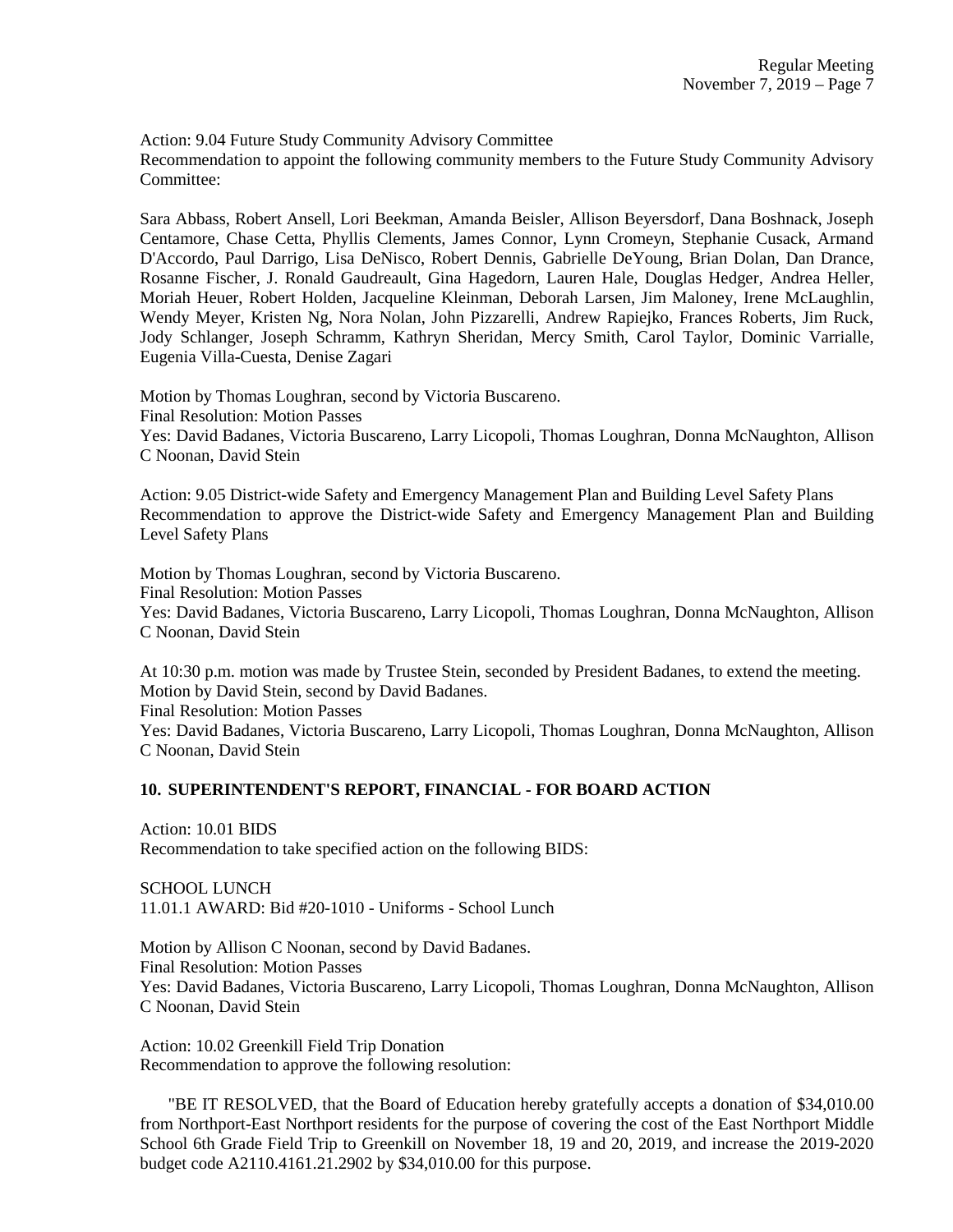BE IT RESOLVED, that the Board of Education hereby approves an increase in the revenue code A2705 of the 2019-2020 budget by \$34,010.00 with the understanding that this increase in revenue is the result of donations from Northport-East Northport residents."

Motion by Allison C Noonan, second by David Badanes. Final Resolution: Motion Passes Yes: David Badanes, Victoria Buscareno, Larry Licopoli, Thomas Loughran, Donna McNaughton, Allison C Noonan, David Stein

Action: 10.03 Greenkill Field Trip Donation Recommendation to approve the following resolution:

 "BE IT RESOLVED, that the Board of Education hereby gratefully accepts a donation of \$1,080.00 from Northport-East Northport residents for the purpose of covering the cost of the East Northport Middle School 6th Grade Field Trip to Greenkill on November 18, 19 and 20, 2019, and increase the 2019-2020 budget code A2110.4161.21.2902 by \$1,080.00 for this purpose.

 BE IT RESOLVED, that the Board of Education hereby approves an increase in the revenue code A2705 of the 2019-2020 budget by \$1,080.00 with the understanding that this increase in revenue is the result of donations from Northport-East Northport residents."

Motion by Allison C Noonan, second by David Badanes. Final Resolution: Motion Passes Yes: David Badanes, Victoria Buscareno, Larry Licopoli, Thomas Loughran, Donna McNaughton, Allison C Noonan, David Stein

Action: 10.04 Great South Bay Field Trip Donation Recommendation to approve the following resolution:

 "BE IT RESOLVED, that the Board of Education hereby gratefully accepts a donation of \$9,615.45 from the Northport Middle School Student Activity Account, for the purpose of students attending the Western Suffolk BOCES Fire Island Lighthouse/Captree Boat Basin field trip and increase the 2019-2020 budget code A2060.4900.00.2805 by \$9,615.45 for this purpose.

 BE IT RESOLVED, that the Board of Education hereby approves an increase in the revenue code A2705 of the 2019-2020 budget by \$9,615.45 with the understanding that this increase in revenue is the result of donations from the Northport Middle School Student Activity Account."

Motion by Allison C Noonan, second by David Badanes.

Final Resolution: Motion Passes

Yes: David Badanes, Victoria Buscareno, Larry Licopoli, Thomas Loughran, Donna McNaughton, Allison C Noonan, David Stein

Action: 10.05 Urban Studies Field Trip Donation Recommendation to approve the following resolution:

 "BE IT RESOLVED, that the Board of Education hereby gratefully accepts a donation of \$1,155 from Northport-East Northport residents for the purpose of covering the cost of transportation for the Northport-High School Urban Studies class field trip to New York City on October 2 & 3, 2019 and increase the 2019-2020 budget code A2110.4161.30.2903 by \$1,155 for this purpose.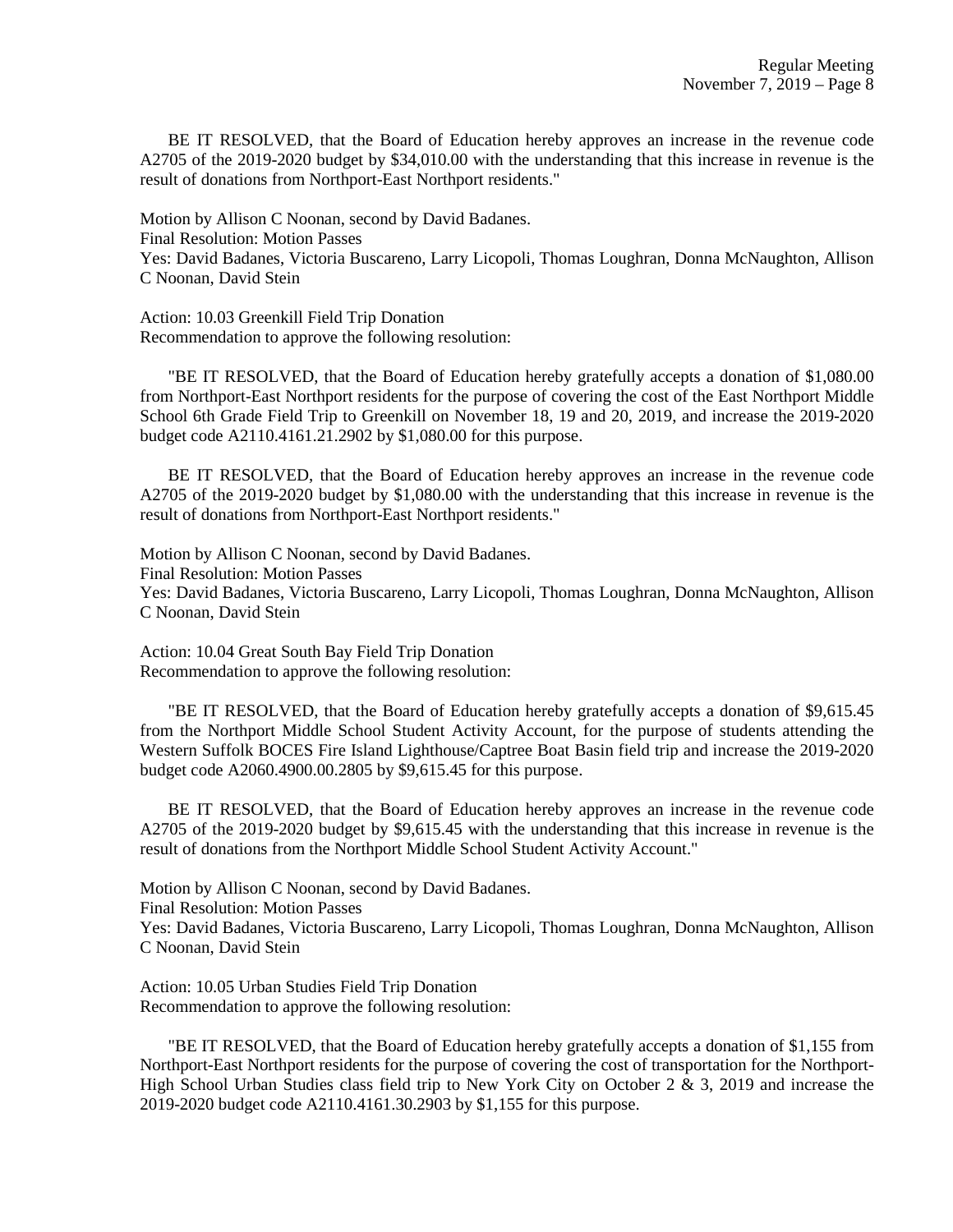BE IT RESOLVED, that the Board of Education hereby approves an increase in the revenue code A2705 of the 2019-2020 budget by \$1,155 with the understanding that this increase in revenue is the result of donations from Northport-East Northport residents"

Motion by Allison C Noonan, second by David Badanes. Final Resolution: Motion Passes Yes: David Badanes, Victoria Buscareno, Larry Licopoli, Thomas Loughran, Donna McNaughton, Allison C Noonan, David Stein

Action: 10.06 Robert Lichtenstein Memorial Scholarship Recommendation to approve the following resolution:

 "RESOLVED, that the Board of Education approve the establishment of a memorial scholarship in honor of Northport High School 1991 graduate, Robert Lichtenstein in the amount of \$500 to be given annually to a graduating student athlete on the Boys Varsity Soccer Team who possesses exemplary character, integrity and work ethic. The student must be an excellent student who is looking to attend a four year college.

 BE IT ALSO RESOLVED, that the Board of Education accept the donation of \$500 from Andrew D'Eloia toward the Robert Lichtenstein Memorial Scholarship"

Motion by Allison C Noonan, second by David Badanes.

Final Resolution: Motion Passes

Yes: David Badanes, Victoria Buscareno, Larry Licopoli, Thomas Loughran, Donna McNaughton, Allison C Noonan, David Stein

Action: 10.07 DLG Music Inc

Recommendation to approve Supplementary Education Services Agreement between the Northport-East Northport Union Free School District and DLG Music, Inc. for piano accompanist for winter rehearsals and concerts at Ocean Avenue Elementary School, in the amount of \$160.00

Motion by Allison C Noonan, second by David Badanes.

Final Resolution: Motion Passes

Yes: David Badanes, Victoria Buscareno, Larry Licopoli, Thomas Loughran, Donna McNaughton, Allison C Noonan, David Stein

Action: 10.08 DLG Music Inc

Recommendation to approve a Supplementary Education Services Agreement between the Northport-East Northport Union Free School District and DLG Music Inc. for piano accompanist for winter and spring rehearsals and concerts at Dickinson Avenue Elementary School, in the amount of \$460.00

Motion by Allison C Noonan, second by David Badanes. Final Resolution: Motion Passes Yes: David Badanes, Victoria Buscareno, Larry Licopoli, Thomas Loughran, Donna McNaughton, Allison C Noonan, David Stein

Action: 10.09 DLG Music Inc

Recommendation to approve a Supplementary Education Services Agreement between the Northport-East Northport Union Free School District and DLG Music Inc for piano accompanist for winter rehearsals and concerts at Norwood Avenue Elementary School, in the amount of \$160.00

Motion by Allison C Noonan, second by David Badanes. Final Resolution: Motion Passes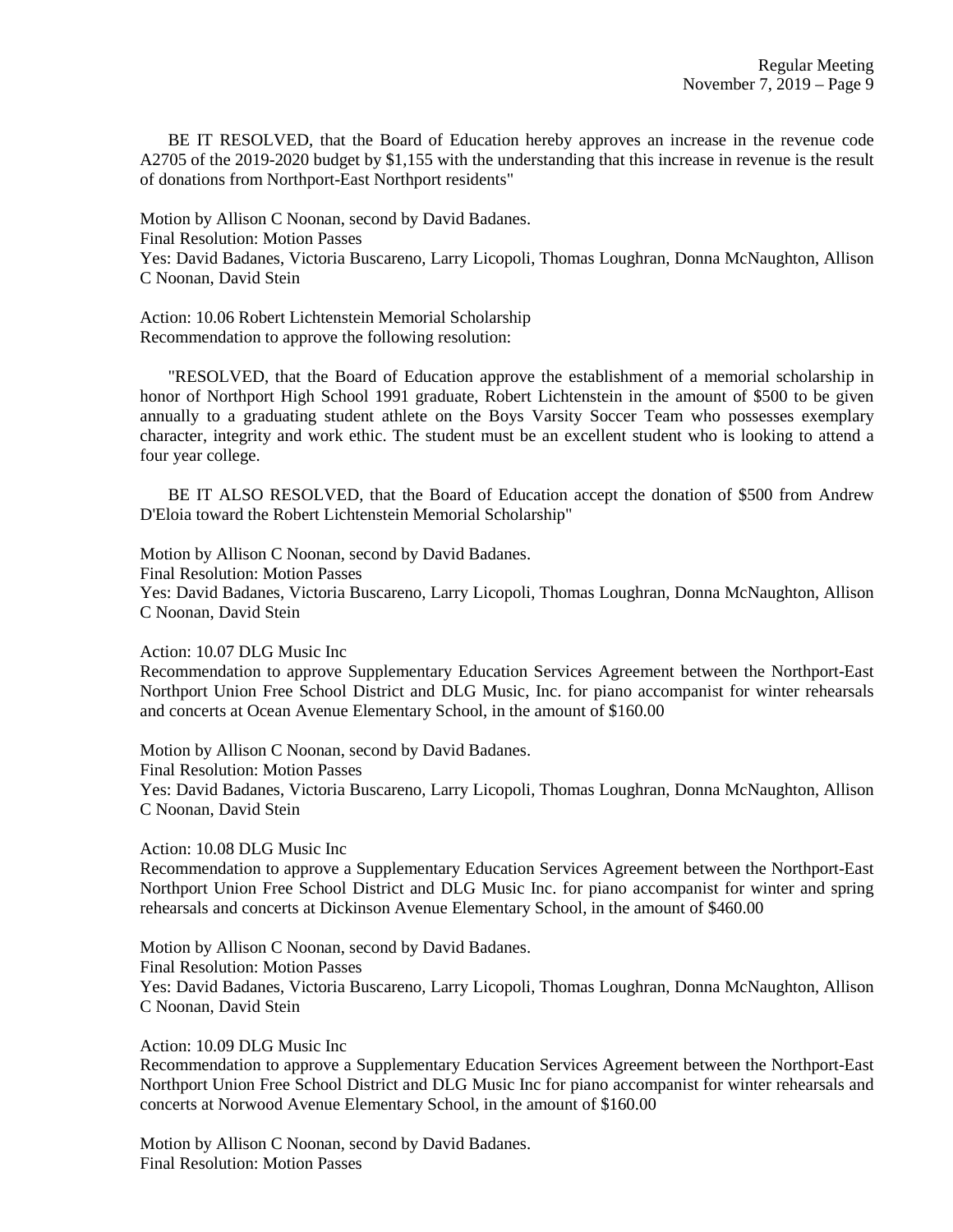Yes: David Badanes, Victoria Buscareno, Larry Licopoli, Thomas Loughran, Donna McNaughton, Allison C Noonan, David Stein

Action: 10.10 Ryan's Story Presentation LLC

Recommendation to approve a Supplementary Education Services Agreement between the Northport-East Northport Union Free School District and Ryan's Story Presentation LLC for two student presentations addressing bullying, cyberbullying and teen suicide prevention and a parent presentation, in the amount of \$5,000.00 (NMS)

Motion by Allison C Noonan, second by David Badanes. Final Resolution: Motion Passes Yes: David Badanes, Victoria Buscareno, Larry Licopoli, Thomas Loughran, Donna McNaughton, Allison C Noonan, David Stein

Action: 10.11 Change Order Recommendation to approve the following Change Order:

10.11.1 Change Order No. 1, SED No.: 58-04-04-03-0-007-020, Fasco Asphalt Paving, Inc. - deduction in the amount of \$5,950.00

Motion by Allison C Noonan, second by David Badanes. Final Resolution: Motion Passes Yes: David Badanes, Victoria Buscareno, Larry Licopoli, Thomas Loughran, Donna McNaughton, Allison C Noonan, David Stein

Action: 10.12 Cold Spring Harbor Laboratory DNA Learning Center Recommendation to approve an Amendment to an Agreement between the Northport-East Northport Union Free School District and Cold Spring Harbor Laboratory DNA Learning Center (NAS)

Motion by Allison C Noonan, second by David Badanes. Final Resolution: Motion Passes Yes: David Badanes, Victoria Buscareno, Larry Licopoli, Thomas Loughran, Donna McNaughton, Allison C Noonan, David Stein

Action: 10.13 Top Grade Recommendation to approve the following 2019-2020 Agreements between the Northport-East Northport Union Free School District and Top Grade:

10.13.1 Academic tutoring (Spec. Ed.) 10.13.2 Speech/Language Therapy, Counseling (Spec. Ed.)

Motion by Allison C Noonan, second by David Badanes. Final Resolution: Motion Passes Yes: David Badanes, Victoria Buscareno, Larry Licopoli, Thomas Loughran, Donna McNaughton, Allison C Noonan, David Stein

Action: 10.14 West Islip Union Free School District Recommendation to approve a 2019-2020 Special Education Services Contract between the Board of Education of the Northport-East Northport Union Free School District and West Islip Union Free School District (Spec. Ed.)

Motion by Allison C Noonan, second by David Badanes. Final Resolution: Motion Passes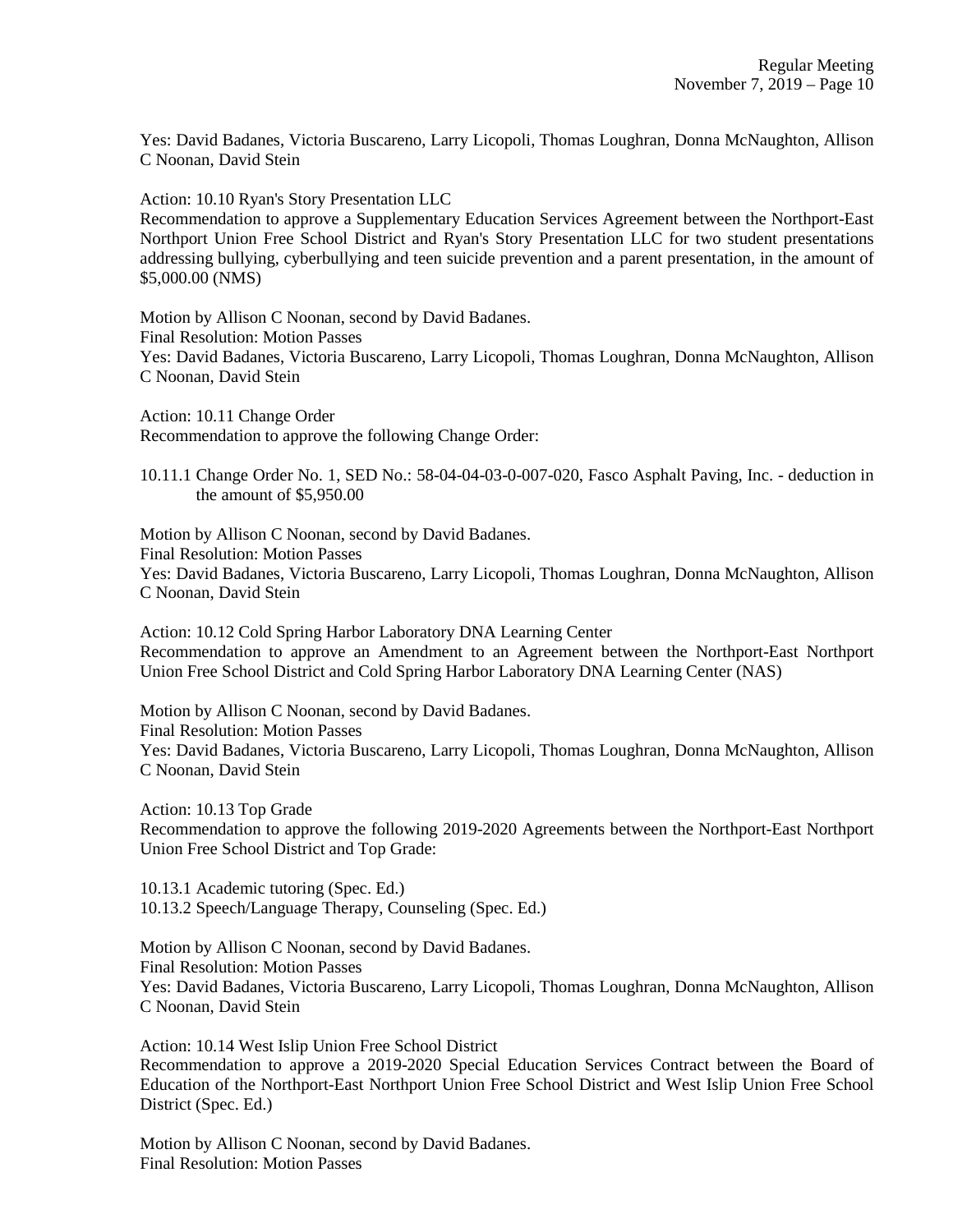Yes: David Badanes, Victoria Buscareno, Larry Licopoli, Thomas Loughran, Donna McNaughton, Allison C Noonan, David Stein

Action: 10.15 Nassau Suffolk Services for Autistic, Inc.

Recommendation to approve the following 2019-2020 Agreements between the Northport-East Northport Union Free School District and Nassau Suffolk Services for Autistic, Inc.:

10.15.1 ABA Services based on students IEP, Home Program Services as determined by CSE, Supervision of Home Staff (Spec. Ed.)

10.15.2 Instruction of handicapped children (Spec. Ed.)

Motion by Allison C Noonan, second by David Badanes. Final Resolution: Motion Passes Yes: David Badanes, Victoria Buscareno, Larry Licopoli, Thomas Loughran, Donna McNaughton, Allison C Noonan, David Stein

Action: 10.16 Metro Therapy, Inc. Recommendation to approve the following 2019-2020 Agreements between the Northport-East Northport Union Free School District and Metro Therapy, Inc.:

10.16.1 Academic Tutoring (Spec. Ed.)

10.16.2 Occupational Therapy, Speech/Language Therapy, Physical Therapy, Translation Services, ABA Services (Spec. Ed.)

Motion by Allison C Noonan, second by David Badanes. Final Resolution: Motion Passes Yes: David Badanes, Victoria Buscareno, Larry Licopoli, Thomas Loughran, Donna McNaughton, Allison C Noonan, David Stein

Action: 10.17 New York YMCA Camp

Recommendation to approve a Rider to Agreement between the Board of Education of the Northport-East Northport Union Free School District and New York YMCA Camp, Greenkill Outdoor Education Center (ENMS)

Motion by Allison C Noonan, second by David Badanes. Final Resolution: Motion Passes Yes: David Badanes, Victoria Buscareno, Larry Licopoli, Thomas Loughran, Donna McNaughton, Allison

C Noonan, David Stein

Action: 10.18 McCarney Enterprises, Inc. d/b/a McCarney Tours Recommendation to approve a Rider to Agreement between the Board of Education of the Northport-East Northport Union Free School District and McCarney Enterprises, Inc. d/b/a McCarney Tours (Contract #91016) (ENMS)

Motion by Allison C Noonan, second by David Badanes. Final Resolution: Motion Passes Yes: David Badanes, Victoria Buscareno, Larry Licopoli, Thomas Loughran, Donna McNaughton, Allison C Noonan, David Stein

Action: 10.19 McCarney Enterprises, Inc. d/b/a McCarney Tours Recommendation to approve a Rider to Agreement between the Board of Education of the Northport-East Northport Union Free School District and McCarney Enterprises, Inc. d/b/a McCarney Tours (Contract #91019) (ENMS)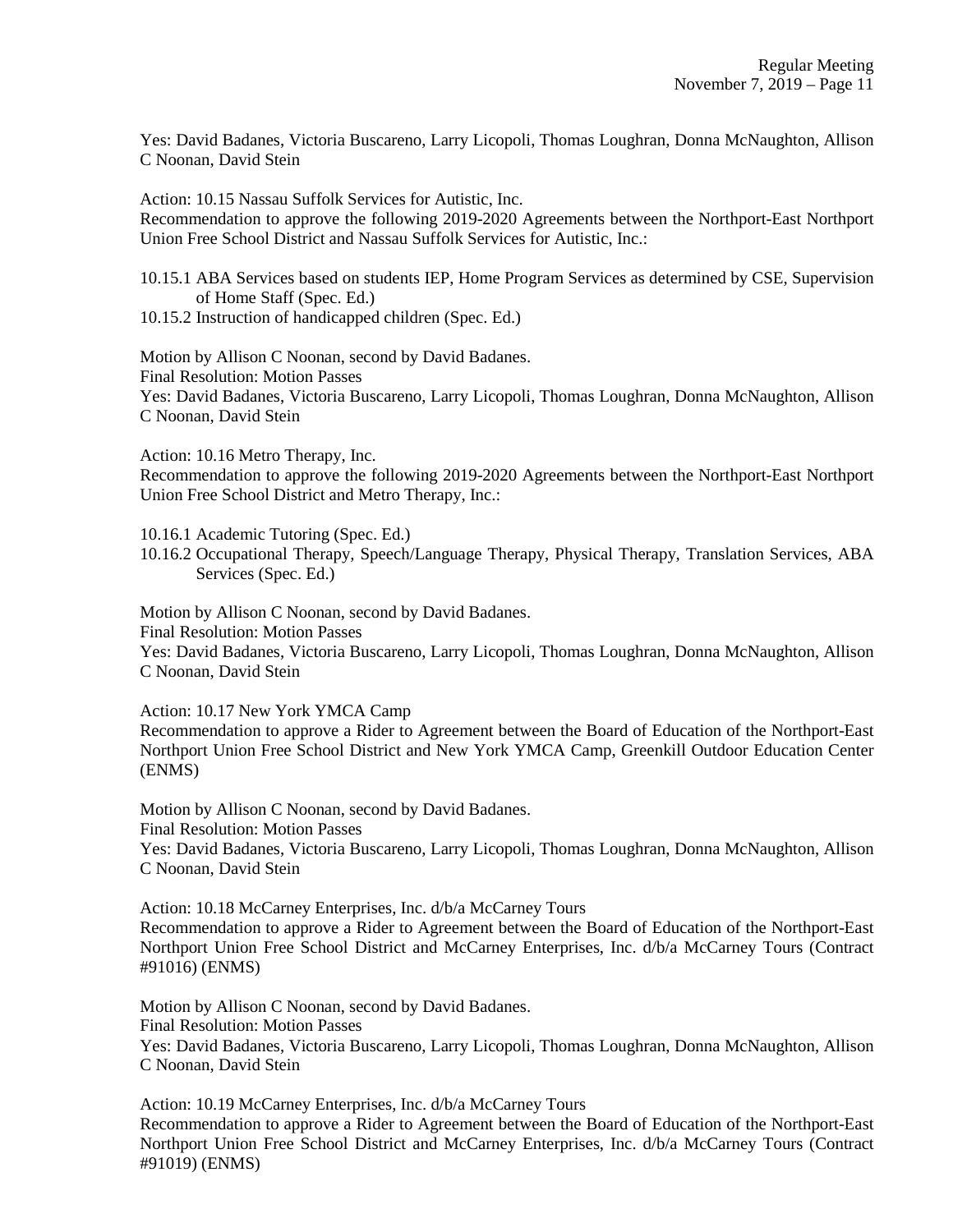Motion by Allison C Noonan, second by David Badanes. Final Resolution: Motion Passes Yes: David Badanes, Victoria Buscareno, Larry Licopoli, Thomas Loughran, Donna McNaughton, Allison C Noonan, David Stein

Action: 10.20 North Fork Express Recommendation to approve a Rider to Agreement between the Board of Education of the Northport-East Northport Union Free School District and North Fork Express (Contract #2095946) (NHS)

Motion by Allison C Noonan, second by David Badanes. Final Resolution: Motion Passes Yes: David Badanes, Victoria Buscareno, Larry Licopoli, Thomas Loughran, Donna McNaughton, Allison C Noonan, David Stein

Action: 10.21 Claims Auditor's Report for Warrants and Claims Recommendation to approve the Claim's Auditors Report for Warrants and Schedule of Claims for payments dated:

September 5, 2019 (Payroll Trust & Agency Warrant), September 13, 2019 (Accounts Payable Warrant), September 20, 2019 (Payroll Trust & Agency Warrant), September 27, 2019 (Accounts Payable Warrant), September 2019 (Claims Audit Report)

Motion by Allison C Noonan, second by David Badanes. Final Resolution: Motion Passes Yes: David Badanes, Victoria Buscareno, Larry Licopoli, Thomas Loughran, Donna McNaughton, Allison C Noonan, David Stein

Action: 10.22 Claims Auditor's Report - Payroll Audit Recommendation to approve the Claims Auditor's Report for Payroll Distribution/Audit dated September 20, 2019 (Pulaski Elementary School)

Motion by Allison C Noonan, second by David Badanes. Final Resolution: Motion Passes Yes: David Badanes, Victoria Buscareno, Larry Licopoli, Thomas Loughran, Donna McNaughton, Allison C Noonan, David Stein

Action: 10.23 Funding of the Capital Reserve Established in 2012 Recommendation to withdraw item 10.23

Motion by David Badanes, second by Victoria Buscareno. Final Resolution: Motion Passes Yes: David Badanes, Victoria Buscareno, Larry Licopoli, Thomas Loughran, Donna McNaughton, Allison C Noonan, David Stein

Action: 10.24 Funding of the Capital Reserve Established in 2018 Recommendation to approve the following resolution:

 "BE IT RESOLVED, that in accordance with the May 15, 2018 Proposition No. 3 establishing a Capital Reserve Fund known as the "Capital Reserve III Fund", the Board of Education approves the funding of said reserve fund by a transfer of unassigned fund balance in the amount of \$636,054.00"

Motion by David Badanes, second by Victoria Buscareno. Final Resolution: Motion Passes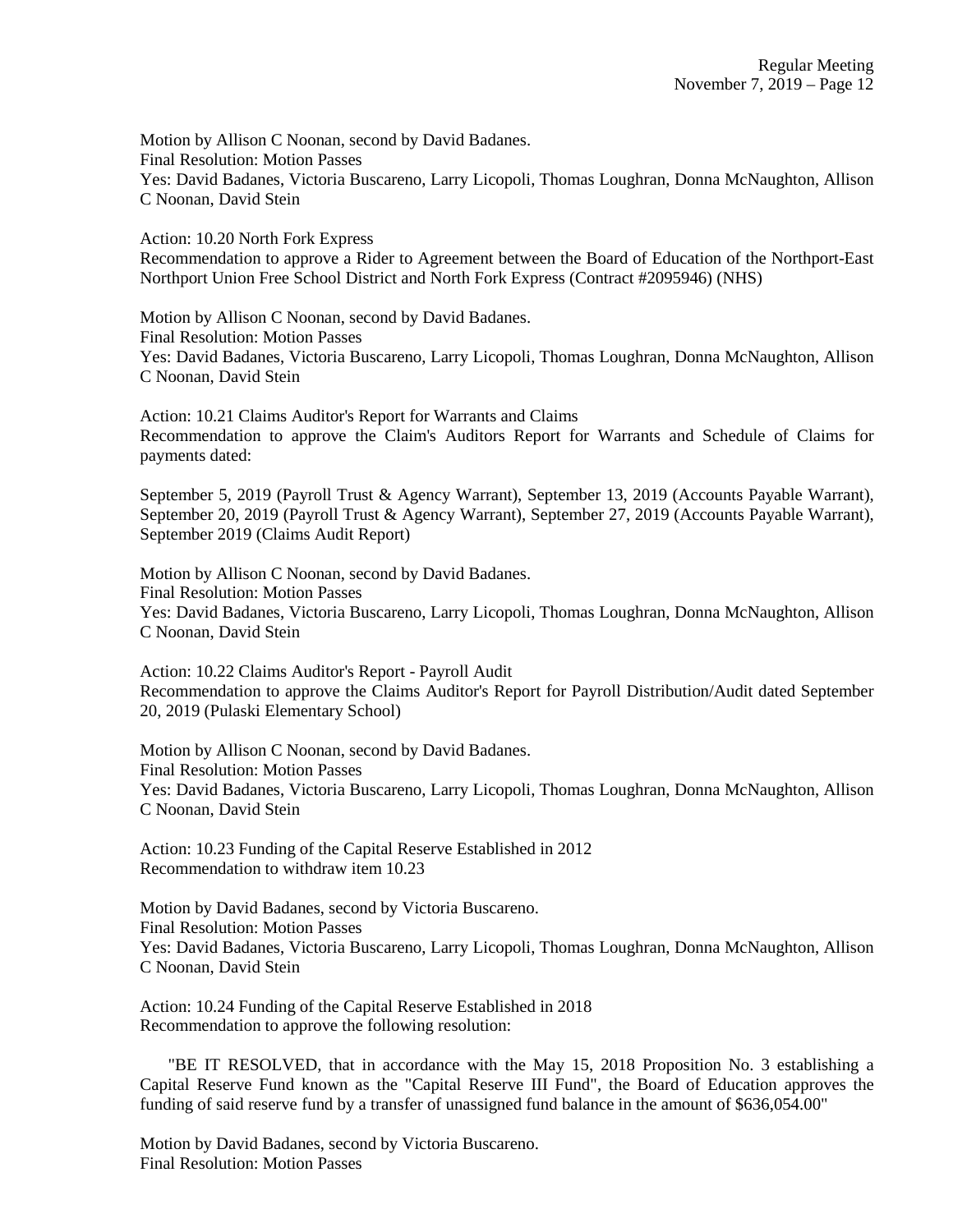Yes: David Badanes, Victoria Buscareno, Larry Licopoli, Thomas Loughran, Donna McNaughton, Allison C Noonan, David Stein

Action: 10.25 Funding of the Retirement Contribution Reserve - TRS Sub Fund Recommendation to approve the following resolution:

 "BE IT RESOLVED, that the Board of Education approves the funding of the Retirement Contribution Reserve - TRS sub fund by a transfer of unassigned fund balance in the amount of \$800,000."

Motion by Allison C Noonan, second by David Badanes. Final Resolution: Motion Passes Yes: David Badanes, Victoria Buscareno, Larry Licopoli, Thomas Loughran, Donna McNaughton, Allison C Noonan, David Stein

Action: 10.26 Transfer of Capital Fund Appropriations Recommendation to approve Transfer of Capital Fund Appropriations in the fiscal year 2019-2020 (\$206,740.00)

Motion by Allison C Noonan, second by David Badanes. Final Resolution: Motion Passes Yes: David Badanes, Victoria Buscareno, Larry Licopoli, Thomas Loughran, Donna McNaughton, Allison C Noonan, David Stein

Action: 10.27 Transfer of General Fund Appropriations Recommendation to approve Transfer of General Fund appropriations in the fiscal year 2019-2020 (\$92,000.00)

Motion by Allison C Noonan, second by David Badanes. Final Resolution: Motion Passes Yes: David Badanes, Victoria Buscareno, Larry Licopoli, Thomas Loughran, Donna McNaughton, Allison C Noonan, David Stein

## **11. SUPERINTENDENT'S REPORT - FOR INFORMATION ONLY**

Information: 11.01 Schedule H - Use of Facilities

Information: 11.02 UTN PDC

#### **12. UNFINISHED BUSINESS**

#### **13. NEW BUSINESS**

**14. ADJOURNMENT** - Board policy requires adjournment by 10:30 pm, unless meeting is extended by vote.

Information: 14.01 Upcoming Meetings

REGULAR MEETING Thursday, November 21, 2019 7:00 p.m. William J. Brosnan School

REGULAR MEETING